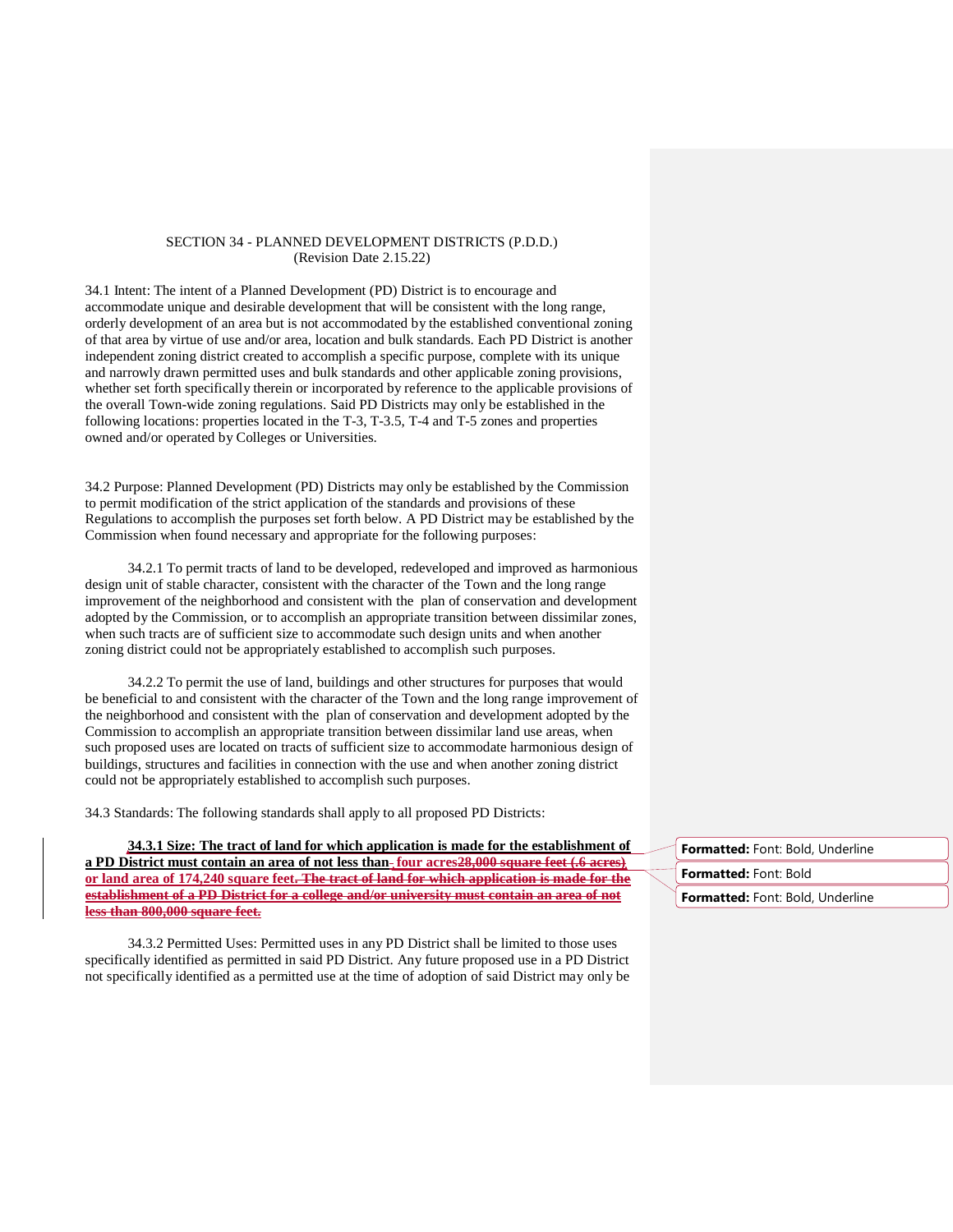established after amendment of the permitted use provisions in accordance with the procedures established for the initial adoption of said PD District.

34.3.3 Utilities: All proposed PD Districts must be adequately served by public water supply and municipal sanitary sewers.

34.3.4 Architecture: Exterior architectural design and treatment, including building and related signs, shall be above average and intended to produce an aesthetic enhancement of the streetscape and blend with neighboring buildings. The Commission shall consider the proposed design treatments and building materials in determining the appropriateness of a proposal. The Commission may, where appropriate, solicit the review and comments of an independent advisory architectural review panel.

34.3.5 Natural Features: When reasonably prudent and feasible, development proposals shall make reasonable attempts to adapt to existing topography and natural site features.

34.3.6 Other Standards: All town-wide standards and provisions of the Regulations shall also apply to all proposed PD Districts except as may be specifically modified therein.

34.4 Petition: A petition for the establishment of a PD District shall be submitted to the Commission in writing, shall be signed by the owner or owners of all parcels within the proposed District and shall be accompanied by the following:

34.4.1 Statement: A written statement of uses and standards shall be submitted, identifying the permitted uses and setting forth the specific area, location and bulk standards to be applicable to the district. Such Statement shall also specify in detail the remaining particular provisions of these Regulations which are proposed to be modified as well as any special or additional provisions which are proposed to be applicable to the use of land, buildings and other structures, the location and bulk of buildings and other structures and the area, shape, and frontage of lots within the District. **For the establishment for a PD District for a college or University the Petition shall also contain the information required to be submitted for its five-year Institutional Master Plan (IMP) as otherwise required in Section 668.2 of these regulations.**

34.4.2 Initial Development Concept Plans: An Initial Development Concept Plan shall be submitted for the proposed development and should include property maps, site plans, architectural plans and other drawings as relevant in sufficient detail to show the existing conditions and improvements as well as those proposed to be erected on the site, the open spaces to be provided or maintained, the nature and location of the existing and/or proposed use or uses, the relationship of the proposed development to surrounding properties and other pertinent information. Plans where applicable shall be prepared and certified by an architect and/or professional civil engineer licensed to practice in the State of Connecticut and shall include the following information:

a. Location and size of property, including a boundary map with an accuracy meeting or exceeding standards for a "Class A-2 Transit Survey" as defined by the Connecticut Technical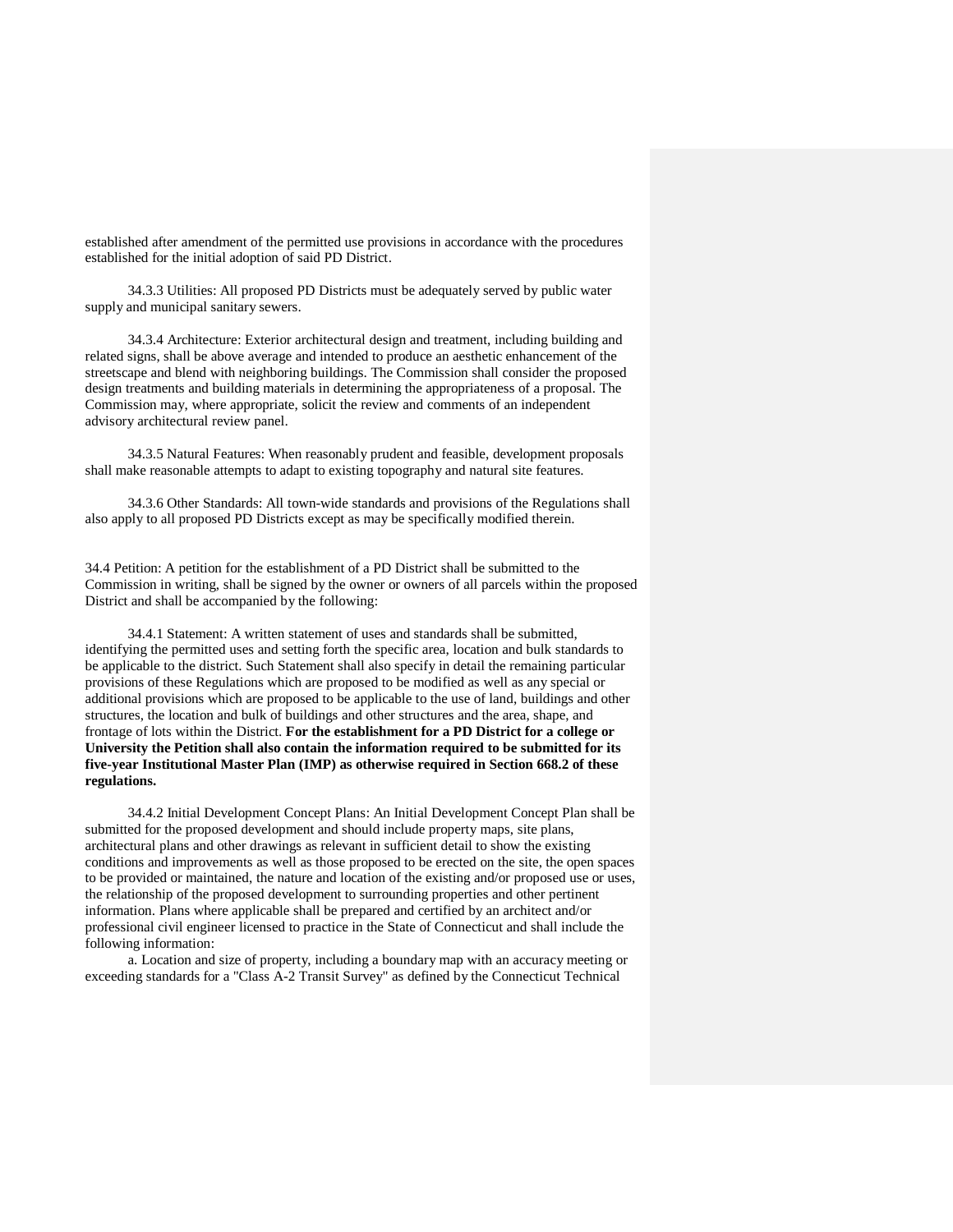Council, Inc. which map is to show the precise boundaries of the proposed District, as well as existing zoning boundaries and the boundaries of any officially designated wetland areas;

b. Present and proposed land uses and the acreage of each use, as well as existing and future land uses in the surrounding area;

c. Present and proposed buildings and structures including use, dimensions and locations of each;

d. Proposed vehicular and pedestrian circulation patterns including locations and dimensions of private and public streets and common drives, pedestrian walkways, malls and other public and private paths;

e. Location of proposed off-street parking facilities with dimensions, including location, size and number of parking spaces, access drives and walkways;

f. Proposed provisions for lighting on the site, to be designed and located in such a manner and of such amount as to ensure sufficient visibility at all times to maximize pedestrian and vehicular safety without undue adverse effect on the use and enjoyment of neighboring properties.

g. Proposed open area such as parks, lawn areas, and recreational facilities;

h. Existing and proposed landscaping treatment, including major tree areas, water bodies and related treatment of open space areas, screening, and existing and proposed topography;

i. Utility information including water supply, sewage disposal, storm drainage, including capacity of water courses and the additional flow being produced, electrical service and exterior site lighting, including fixture locations and heights;

j. A location map showing the site's situation within the Town's circulation system and all streets and intersections within 1,000 feet of the site;

k. Preliminary architectural plans including generalized floor plans, exterior elevations, perspective drawings and descriptive information on types of building materials and exterior finishes;

l. A written traffic report by a qualified professional engineer evaluating the impact of the PD District on the street system, including the amount of traffic projected to occur within and for the proposed development and the adequacy of the surrounding street system and traffic controls to accommodate existing traffic, projected traffic from the proposed development and projected traffic from other approved developments that may impact the relevant portions of the street system:

m. A written engineering report by a qualified engineer addressing storm drainage and flooding, including a storm water management plan, utility services, soils and geology of the site and sediment and erosion control measures to be employed, hydrological-geology conditions, seismic monitoring provisions as may be applicable to the proposal;

n. Any additional information which the Commission may reasonably require or the applicant may wish to submit, including such items as a marketability study, an economic impact analysis, project model and/or architectural perspective renderings, proposed covenants and/or restrictions related to open space and/or public access rights, periodic maintenance of storm water management facilities, landscaping and other site improvements and scheduling and timing of development phasing;

o. The Plan shall incorporate a summary table indicating compliance with planning, site design and qualifying standards. Said table shall show proposed phasing, number and type of buildings, parking tabulation, area and percentage of lot coverage by buildings and paved surfaces.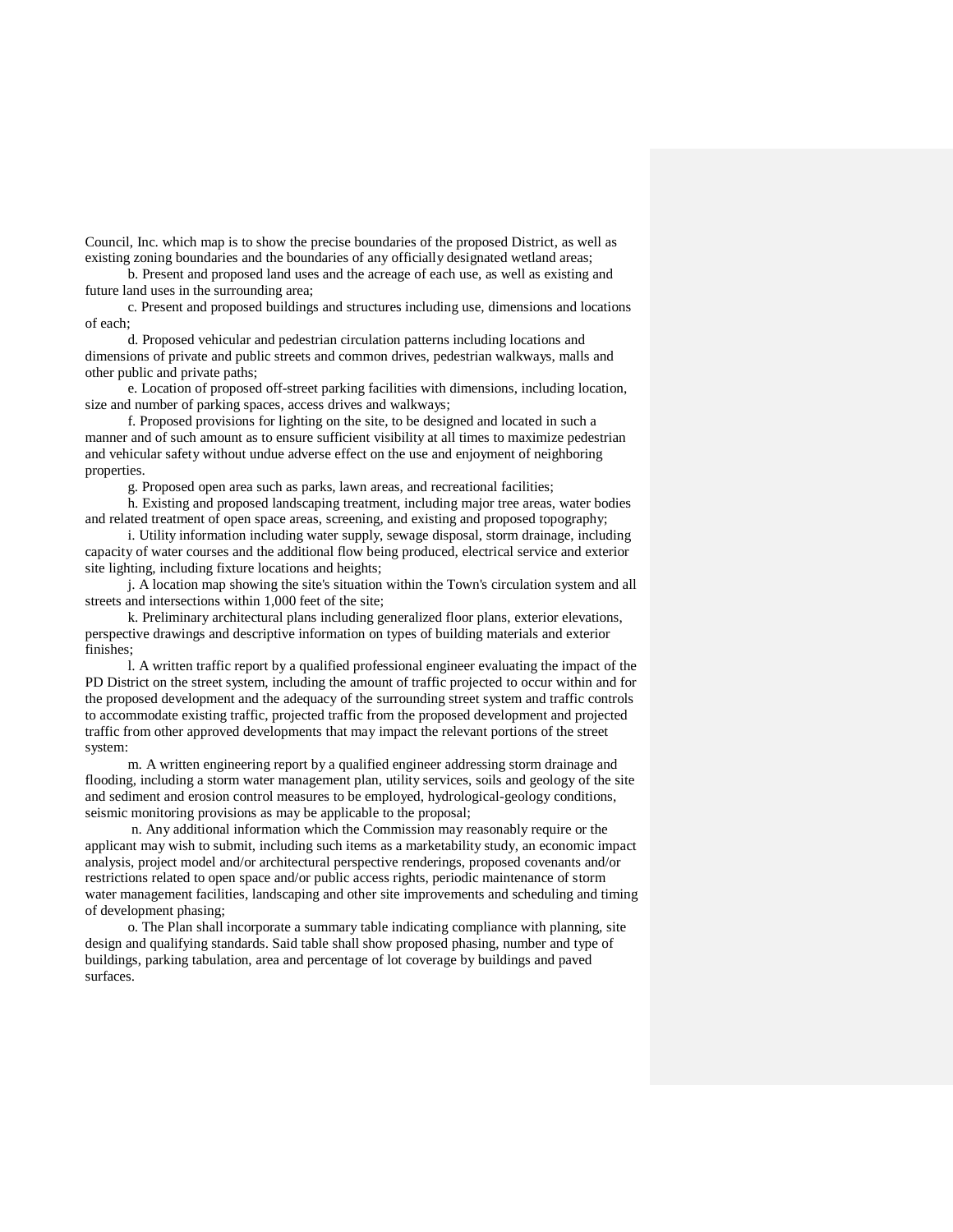34.4.3 Fee: A petition in an amount determined by the Commission and set forth in the Schedule of Fees. In addition, the applicant shall agree to defray all reasonable costs to the Town for any independent traffic report, economic analysis and/or other services necessitated by the proposal and requested by the Commission. **(FEE RECOMMENDATION MIN \$1500.00)**

34.5 Procedures: Upon submission of a petition for the establishment of a PD District, the Commission and its staff shall immediately review the petition and during this review may discuss with the petitioner the need for additional information/reports. Prior to or upon acceptance of a complete petition, the Commission may authorize the preparation of such independent reports and analyses as it deems necessary to arrive at an informed decision. After acceptance of a complete petition, the Commission shall hold a public hearing on the petition and the accompanying Initial Development Concept Plan in the same manner and with the same notice as required for amendment of these Regulations.

34.6 Public Hearing and Decision: The Commission shall hold a duly noticed public hearing as required for any amendment of the Zoning Regulations. After the public hearing, the Commission may approve, disapprove or give approval with modifications to the Initial Development Concept Plans only after the Commission makes the findings set forth under below. Approval of the Initial Development Concept Plans shall authorize adoption of the PD District based upon the findings set forth below as well as other findings necessary for the adoption of these Regulations. These modified Zoning Regulations and Zoning Map shall be considered to authorize the submission of a Final Site Development Plan for the establishment of the development substantially in accordance with the Initial Development Concept Plan as approved. The adopted PD District shall be shown on the Zoning Map with a reference to the records of the Commission where the approved standards and Initial Development Concept Plans may be seen. If the PD District is adopted, the Commission shall give notice of such adoption in the manner required for any amendment of these Regulations. Recording of the adopted PD District shall be accompanied by an endorsed copy of the approved Initial Development Concept Plan

34.7 Findings Required for Initial Development Concept Plan Approval: Prior to approval of an Initial Development Concept Plan, with or without conditions and/or modifications, the Commission shall make the following findings:

a. The proposal possesses features consistent the intent of the PD District.

b. The qualifying standards of the PD District have been satisfied.

c. The site design and organization of uses, buildings, parking and drives provides for the safety of intended users.

d. Provisions for traffic flow, water, sanitary sewer service, storm water management and usable open space are adequate and acceptable, do not overburden existing streets, utility services and storm water facilities both on and off site and do not result in unacceptable off-site conditions.

e. If any upgrading or improvements to off-site roads, utilities or other infrastructure are necessary and approved by the Commission and other applicable agencies, such improvements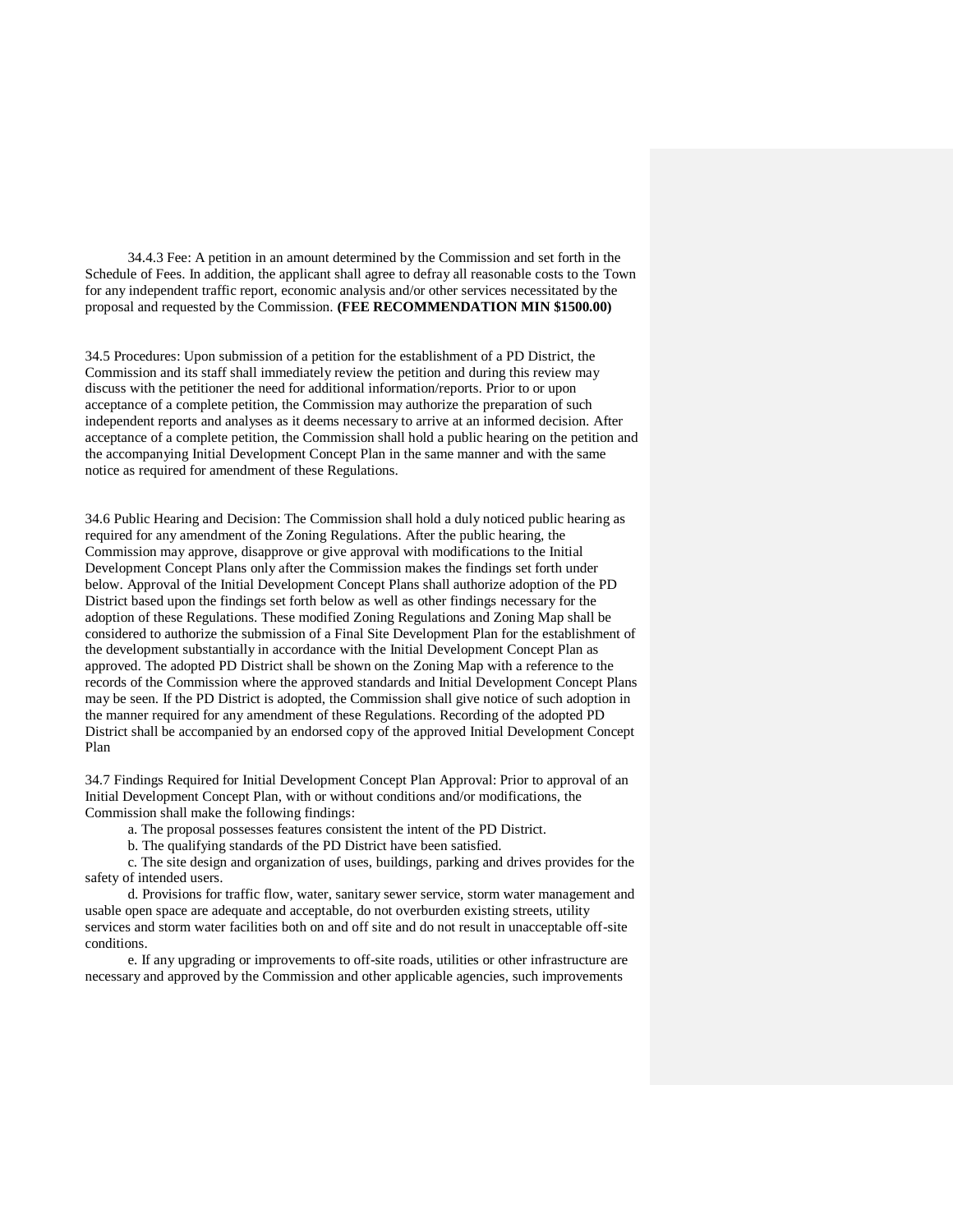shall be provided at no cost to the Town. The applicant shall provide at its own expense such additional information, data, designs and plans as are necessary to arrive at a proper decision.

f. The proposal will not have a significant adverse impact of surrounding properties or on property values in the area.

g. Ecological and environmental concerns associated with the proposal, including impacts on wetlands, watercourses and other aspects of the environment, will be adequately addressed. In making this finding, the Commission shall any comments received from the Inland Wetlands Commission and/or Wetlands Enforcement Officer.

h. Provisions will be made for the on-going maintenance of parking areas, storm water management facilities, open space areas and other infrastructure components not proposed for acceptance by the Town.

34.8 Findings Requiredrequired for the Adoption of the PD District; The Commission shall make the following findings prior to the adoption of the PD District. Said findings are in addition to other findings necessary for the amendment of these Regulations and to the findings required for the approval of the Initial Development Plan:

a. The PD District, its Statement of Uses and Standards, and the Initial Development Plan applicable therein are consistent with the intent and purpose set forth herein.

b. Except for those provisions specifically amended by the Statement of Uses and Standards, the proposal complies or will comply with all applicable provisions of the Zoning Regulations.

c. Another zoning district could not be appropriately established to accomplish such purposes;

d. The PD District, its Statement of Uses and Standards and the Initial Development Concept Plan applicable therein will be consistent with any comprehensive plan of development adopted by the Commission for the area in which it is located;

e. The PD District encompasses a tract of land that complies with the size requirements of Par. 34.3.1 herein;

f. The public streets and intersections are or will be suitable and adequate to

accommodate anticipated traffic and projected development intensity will not generate traffic in such amounts as to overload the street system in the area;

g. The existing and proposed utility services are adequate for the proposed development and the utilities and drainage have been so arranged as to not overburden the capacity of the facilities connected therewith;

h. Any potential impacts regarding ecological and environmental conditions can be maintained within acceptable limits.

## **34.9 Community Benefits Agreement**

**The Applicant and the Town may enter into a Community Benefits Agreement tied to the implementation of the project. The Community Benefit Agreement is a requirement for all projects that receive direct assistance from the Town of Hamden. Direct Assistance is defined as projects that are in receipt of (a) financing or grant funding from the Town; (b) tax incentives; (c) land at discounted value; and /or (d) other forms of public assistance. It** 

**Formatted:** Font: Bold

**Formatted:** Font: Bold, Underline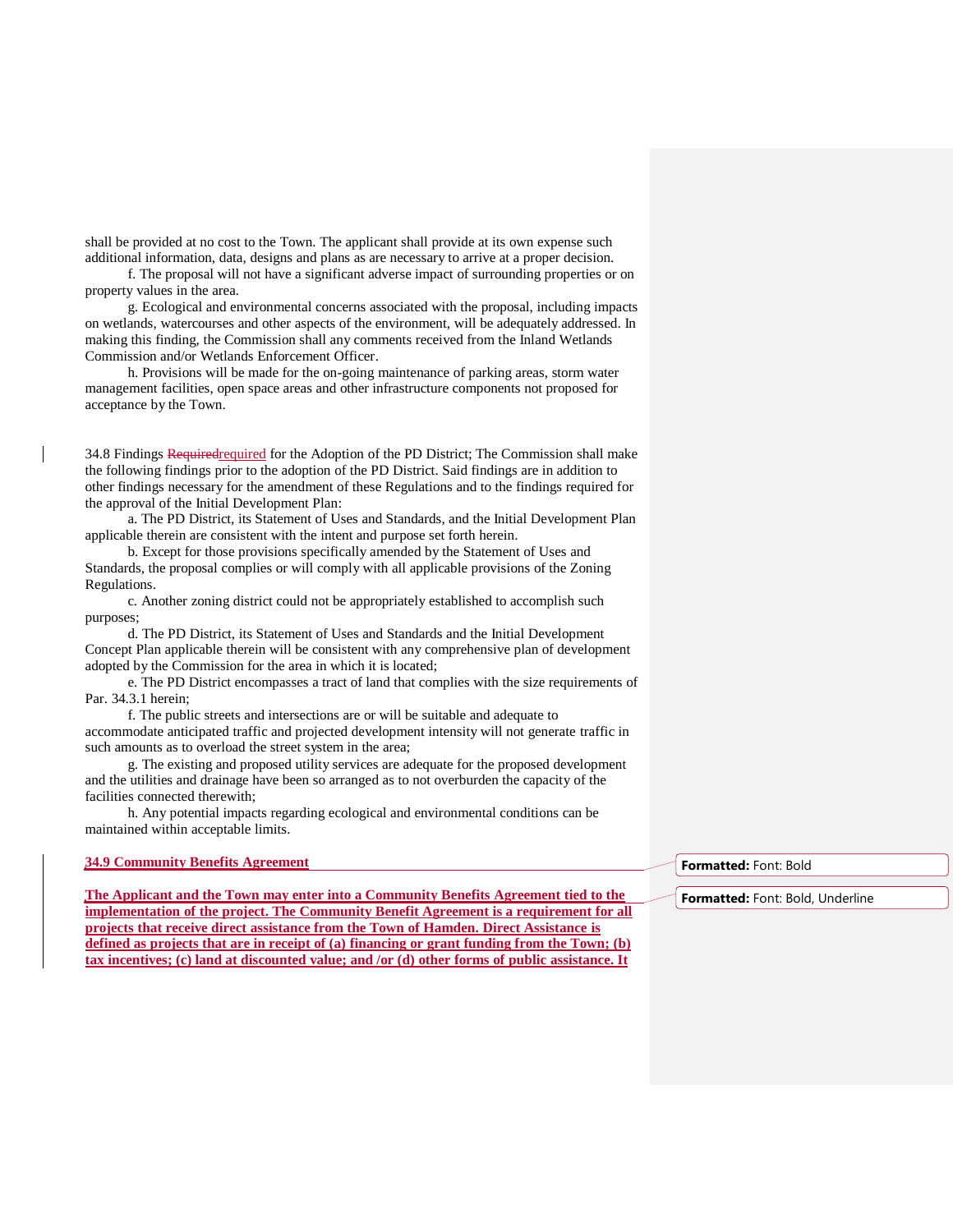## **should be noted that zoning approvals, including the PDD Designation in not considered a public benefit for the purposes of the Community Benefit Agreement.**

34.109 Final Site Development Plans: Final Site Development Plans shall be submitted for approval by the Planning and Zoning Commission within six (6) months of the effective date of an adopted PD District or such longer time period as may be approved by the Commission, in conformance with and incorporating all the information required by the approved Initial Development Concept Plans. In addition to the requirements set forth herein, the Final Site Development Plans shall comply with all applicable provisions of Section 720 – Site Plans. Such Final Site Development Plans may be submitted in stages provided that such stages encompass not less than the minimum required tract size and includes all those public amenities and features used as a public protection for the surrounding area. Such stages shall be capable of complete and self-sufficient existence without the completion of the remaining stages.

Seven (7) copies of all Final Site Development Plans shall be submitted and shall include at least the following:

a. Site Plan containing detailed layout information related to all site plan proposals contained in the Initial Development Concept Plans, plus an additional, schematic layout of building, drives and parking areas at a scale of 1 inch = 100 feet;

b. Architectural Plans for each proposed building or other structure, including generalized floor plans, exterior elevations incorporating thereon all wall signs, including locations and dimensions, perspective drawings and descriptive information concerning exterior building materials, finishes and colors, including material samples if requested by the Commission.

c. Landscaping Plans presenting in detail the landscaping treatments and materials and open space proposals contained in the Initial Development Concept Plans, including proposed grading, plant materials specifics and maintenance provisions;

d. Site Lighting shall be designed and positioned so as to minimize objectionable light at the property lines and visibility glare at any location on or off site. Externally lit signs, displays and aesthetic lighting must be lit from above. Light standards shall not exceed a height reasonable for the intended purpose. Lighting that infringes on adjacent properties must be shielded to prevent glare and light trespass. All nonessential lighting must be turned off after business hours, except for necessary security lighting. For site plans in excess of 20,000 square feet, a lighting plan prepared and sealed by a Connecticut-licensed professional engineer or acceptable, certified lighting professional must be submitted. It shall show all fixture locations, arrangements, types, U. ratios and foot-candle illuminance at five-foot intervals on the site.

e. Engineering Plans presenting the detail designs and information supporting all the engineering elements of the Initial Development Concept Plans.

f. Legal Documents required by these Regulations, including such things as covenants, restrictions, easements, bonds and certificates, if applicable.

34.109.1 Approval: **The Commission may hold a public hearing on the Final Site Development Plan if in its estimation said Plan differs significantly from the Initial Development Concept Plan. Otherwise, the Final Site Development Plan shall be processed in the same manner as a site plan approval under Section 720 – Site Plans**. Approval of the Final Site Development Plans shall be noted on said Plans which shall then be signed by the Chairman of the Planning and Zoning Commission with the date of approval indicated on the